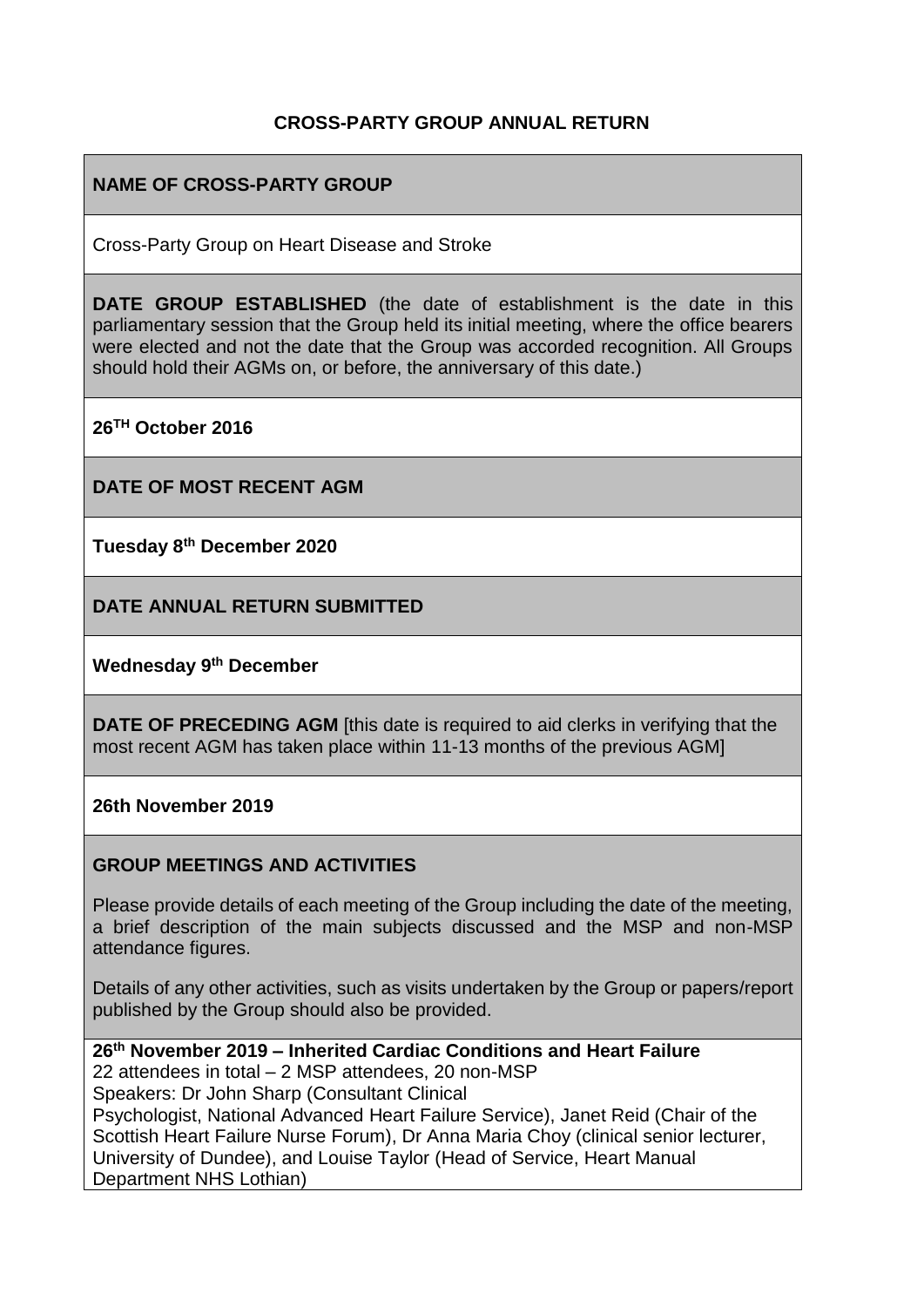#### **1 st September 2020 – A new heart disease plan for Scotland**

38 attendees – 2 MSP attendees, 36 non-MSP Speakers: Kylie Barclay (British Heart Foundation), Professor Stuart Pringle (, ex-Consultant Cardiologist NHS Tayside, Chair of the BHF development group), Dr David Murdoch (Consultant Cardiologist NHSGGC, Chair of the NACHD).

#### **Tuesday 8 th December 2020 – Joint meeting with CPG on Women's Health on Women's Heart Health**

30 attendees – 3 MSPs attendees, 27 non-MSP Speakers: Prof Colin Berry (Professor of Cardiology at University of Glasgow, Consultant Cardiologist Queen Elizabeth University Hospital and Golden Jubilee),

Maggie Simpson (Senior Nurse Specialist, Scottish Adult Congenital Cardiac Service), Margaret Davis and Mary Galbraith (Patient Perspective).

## **MSP MEMBERS OF THE GROUP**

Please provide names and party designation of all MSP members of the Group.

Alexander Stewart MSP (Conservative), Alison Johnstone MSP (Greens), Brian Whittle MSP (Cons) , Colin Smyth MSP (Lab), Emma Harper MSP (SNP), Jeremy Balfour MSP (Cons), Rachael Hamilton MSP (Cons), Bob Doris MSP (SNP)

## **NON-MSP MEMBERS OF THE GROUP**

For organisational members please provide only the name of the organisation, it is not necessary to provide the name(s) of individuals who may represent the organisation at meetings of the Group.

| <b>Individuals</b> | <b>Professor Allan Struthers</b><br><b>Janet Reid</b><br>Maggie Lawrence<br>Dr Joanne Robertson                                                                            |
|--------------------|----------------------------------------------------------------------------------------------------------------------------------------------------------------------------|
| Organisations      | Chest Heart & Stroke Scotland (CHSS) [Secretariat 2019]<br><b>British Heart Foundation Scotland [Secretariat 2020]</b><br><b>Stroke Association</b><br>Angus Cardiac Group |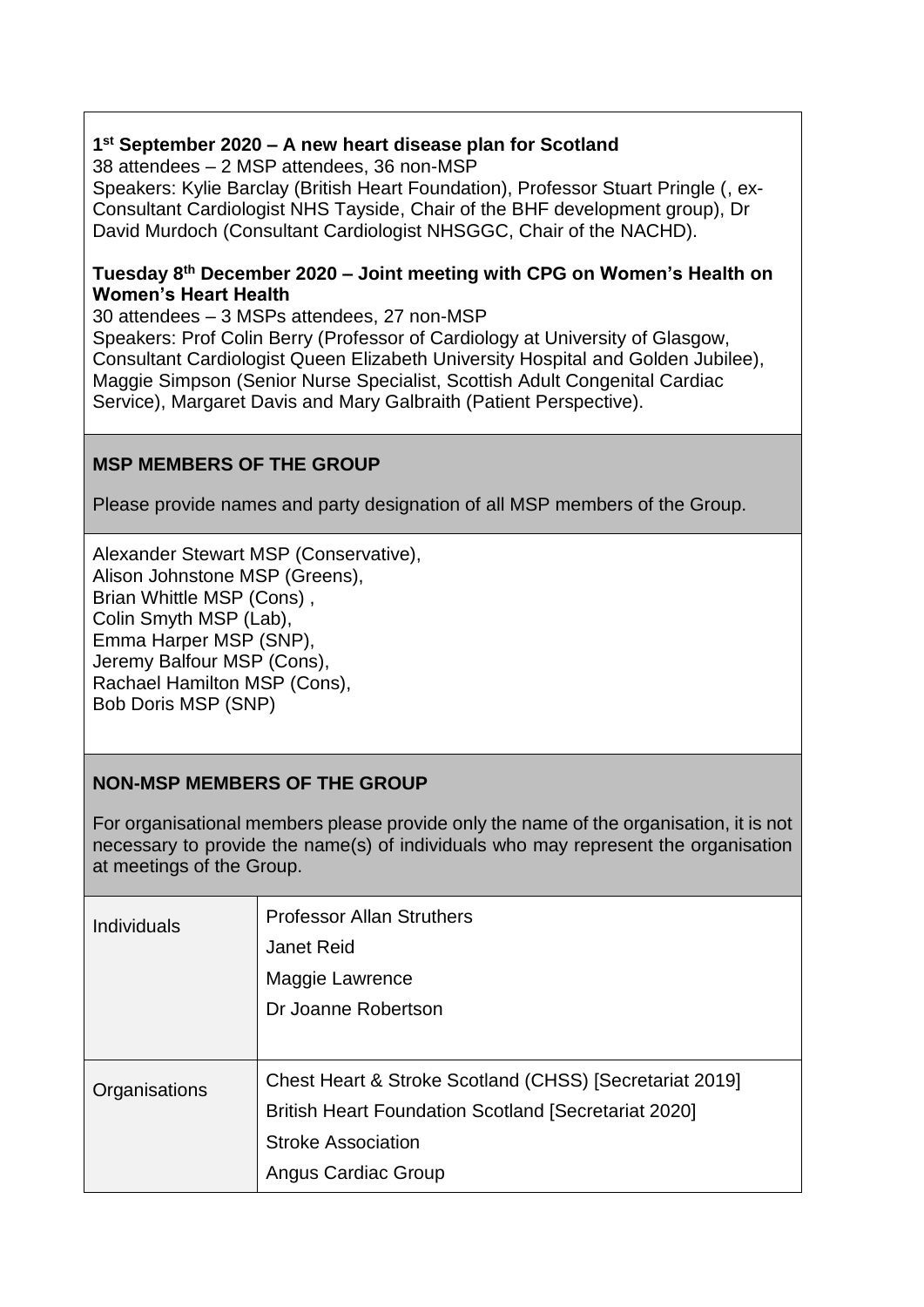| <b>ASH Scotland</b>                                       |
|-----------------------------------------------------------|
| Astra Zeneca Boehringer Ingleheim                         |
| <b>British Medical Association (BMA)</b>                  |
| <b>British Psychology Society</b>                         |
| Boehringer Ingelheim Ltd                                  |
| Bravehearts ACHD patient group                            |
| Cardiac Rehabilitation Interest Group Scotland (CRIGS)    |
| Cardiac Risk in the Young (CRY)                           |
| Cardiovascular Interest Group (ABPI Scotland)             |
| <b>Caring Together</b>                                    |
| <b>Chartered Society of Physiotherapists</b>              |
| <b>Community Pharmacy Scotland</b>                        |
| Division of Clinical Psychology Scotland                  |
| Familial Arrhythmia Network Scotland (FANS)               |
| <b>Glasgow Caledonian University</b>                      |
| <b>Grampian Cardiac Rehabilitation Association (GCRA)</b> |
| Headway                                                   |
| <b>Healthy Valleys</b>                                    |
| <b>Heartsmart Lochaber</b>                                |
| <b>Inverclyde Globetrotters</b>                           |
| <b>Inverclyde Stroke Matters Group</b>                    |
| <b>Irvine Classics Stroke Group</b>                       |
| Jordanhill Cardiac Group                                  |
| <b>Kirkcaldy Heart Support Group</b>                      |
| <b>Living Streets</b>                                     |
| Long Term Conditions Alliance Scotland (LTCAS)            |
| Lothian Psychology                                        |
| <b>Marie Curie Cancer Care</b>                            |
| Medtronic                                                 |
| Merck Sharp & Dohme Limited                               |
| Morhamburn                                                |
| <b>Nairn Cardiactives</b>                                 |
| National Advisory Committee for Heart Disease (NACHD)     |
| National Advisory Committee for Stroke (NACS)             |
| Pfizer                                                    |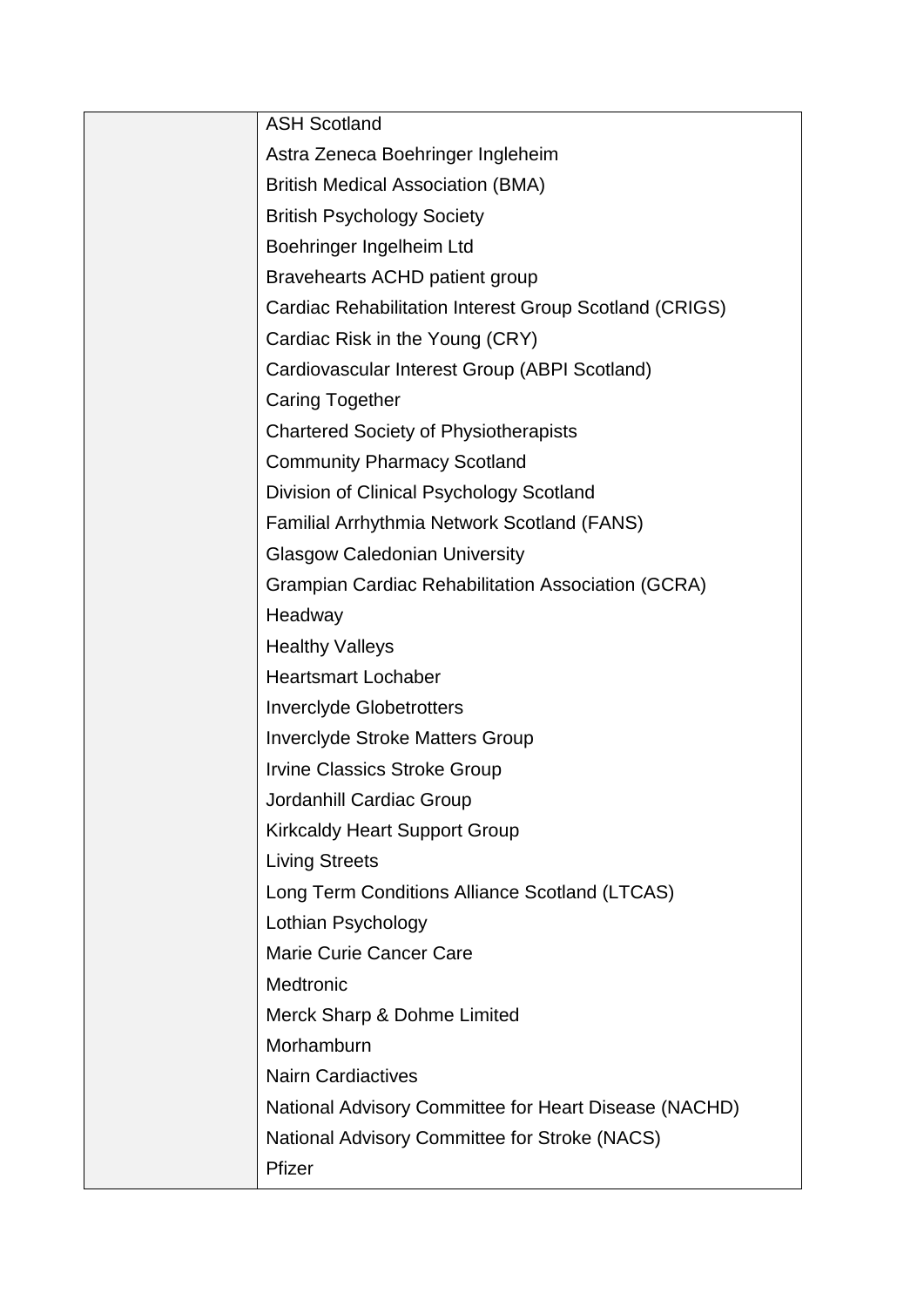|  | <b>Roche Diagnostics</b>                                   |
|--|------------------------------------------------------------|
|  | <b>Royal College of General Practitioners</b>              |
|  | Royal College of Speech and Language Therapists            |
|  | <b>Royal Pharmaceutical Society</b>                        |
|  | Sanofi Aventis                                             |
|  | Save a Life for Scotland campaign                          |
|  | <b>Scottish Cardiac Society</b>                            |
|  | <b>Scottish HART</b>                                       |
|  | Scottish Heart and Disease prevention (SHARP)              |
|  | Scottish Heart Failure Nurse Forum (SHFNF)                 |
|  | Scottish Stroke Allied Health Professionals Forum (SSAHPF) |
|  | Scottish Stroke Nurse Forum (SSNF)                         |
|  | Scottish Vision and Stroke Network (SVSN)                  |
|  | The Heart Manual                                           |
|  | The Sommerville Foundation                                 |
|  | <b>Wellbeing Alliance</b>                                  |
|  |                                                            |
|  |                                                            |

## **GROUP OFFICE BEARERS**

Please provide names for all office bearers. The minimum requirement is that two of the office bearers are MSPs and one of these is Convener – beyond this it is a matter for the Group to decide upon the office bearers it wishes to have. It is permissible to have more than one individual elected to each office, for example, co-conveners or multiple deputy conveners.

| Convener               | Colin Smyth and Alexander Stewart (co-conveners) |
|------------------------|--------------------------------------------------|
| <b>Deputy Convener</b> |                                                  |
| Secretary              | <b>British Heart Foundation</b>                  |
| Treasurer              | N/A                                              |